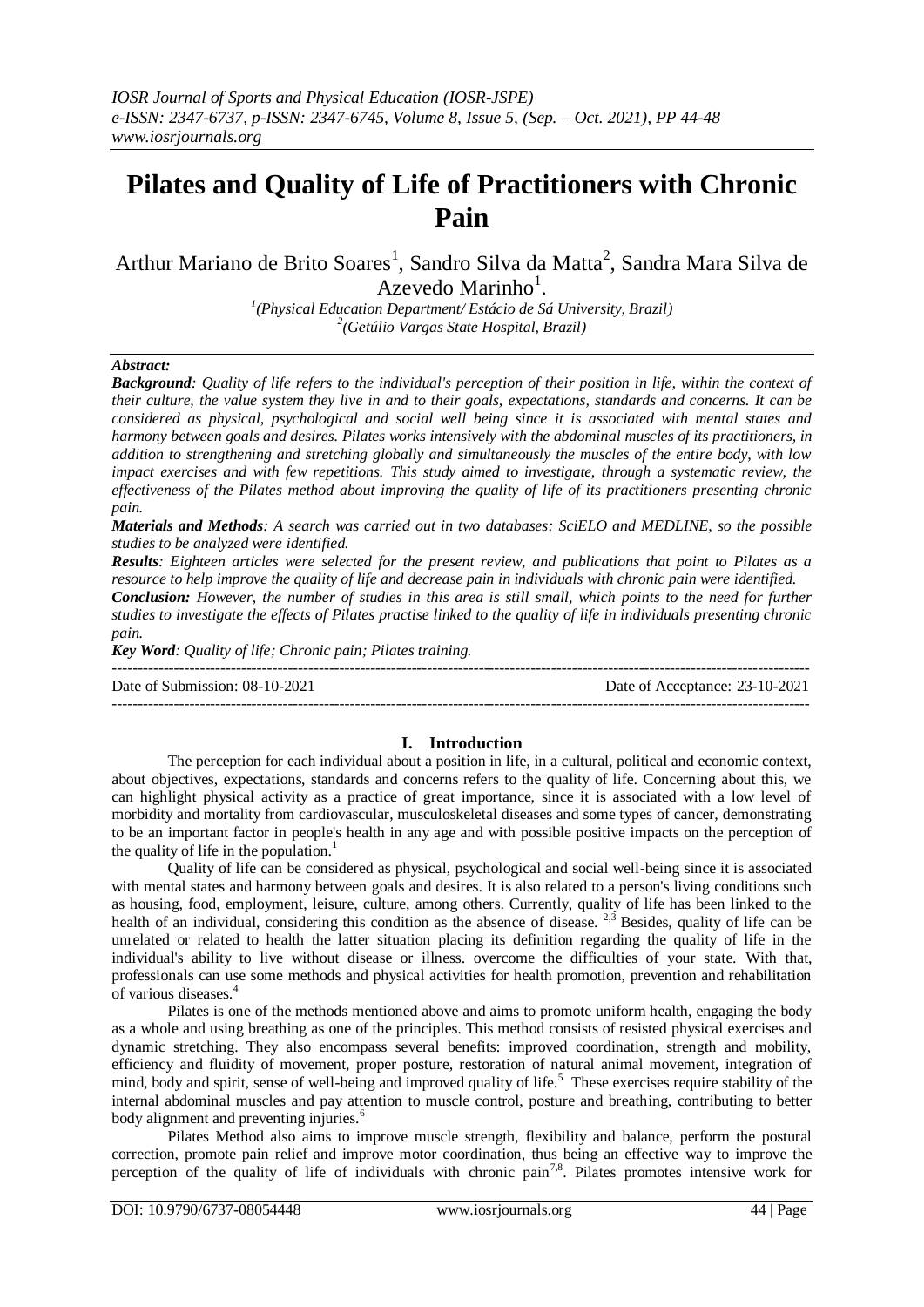abdominal muscles of its practitioners, in addition to strengthening and stretching globally and simultaneously the muscles of the entire body, with low impact exercises and with few repetitions. It can be performed on devices, with several pulleys and springs of different colours and with different resistance for muscle strengthening, or performed on the ground using only the resistance of the body itself.<sup>9</sup>

Several studies have already been related that the Pilates practise promoted the improvement of chronic pain condition among the individuals who adhered to this method of obtaining positive results in a situation of pain.<sup>10, 11, 12</sup>

Given the above context, the objective of the present study was to investigate, through a systematic review, the effectiveness of the Pilates method about improving the quality of life of its practitioners with chronic pain.

## **II. Material And Methods**

A systematic review was carried out in which the studies were identified by searching the electronic database MEDLINE and SciELO, from October 2019 to April 2020. Articles from 2010 until the period of the search were selected for analysis.

The articles were located in SciELO using the following terms: "Pilates", "quality of life" and "pain". In MEDLINE the following terms were used: "Pilates", "quality of life" and "chronic pain". The criteria for inclusion of articles in the study were: (1) articles with full text available; (2) articles written in Portuguese or English; (3) works published between 2010 and 2020; (4) the researches that addressed Pilates as a modality to improve the quality of life of its practitioners with chronic pain. There were no restrictions on the sample to maximize the search results. Patients with previous history of angina, severe vascular disease, or other life threatening disease.

#### **III. Result**

 After the bibliographic search and reading, 55 articles that did not meet the inclusion criteria or the proposed theme were excluded. Therefore, 9 articles remained to be reviewed. The relevant aspects that were related to the studies that met the inclusion criteria for the present review are shown in Table 1. The following studies were excluded: (1) monographs; (2) review articles; (3) annals of events; (4) dissertations and theses; (5) pharmacological studies or that addressed only this aspect in the improvement of chronic pain.

| <b>Table no 1:</b> Description of selected papers         |                                                                                                                                                                                                                                                         |                                                                                                                                                                                                                |                                                                                                                                                                                                                     |                                                                                                                                                                                                                                                                                |                                                                                                                                                                                                            |  |  |  |  |
|-----------------------------------------------------------|---------------------------------------------------------------------------------------------------------------------------------------------------------------------------------------------------------------------------------------------------------|----------------------------------------------------------------------------------------------------------------------------------------------------------------------------------------------------------------|---------------------------------------------------------------------------------------------------------------------------------------------------------------------------------------------------------------------|--------------------------------------------------------------------------------------------------------------------------------------------------------------------------------------------------------------------------------------------------------------------------------|------------------------------------------------------------------------------------------------------------------------------------------------------------------------------------------------------------|--|--|--|--|
| <b>Authors and</b><br>vear of<br>publication              | Objetive                                                                                                                                                                                                                                                | Participants,<br>frequency and<br>duration of the<br>intervention                                                                                                                                              | <b>Methods</b> for<br>evaluation                                                                                                                                                                                    | <b>Main results</b>                                                                                                                                                                                                                                                            | <b>Conclusions</b>                                                                                                                                                                                         |  |  |  |  |
| Küçükçakır,<br>Altan e<br>Korkmaz,<br>2013. <sup>13</sup> | Evaluate the effects of<br>Pilates on pain,<br>functional status and<br>quality of life in<br>women with<br>postmenopausal<br>osteoporosis.                                                                                                             | 60 women (between<br>45 and 65 years old),<br>divided into 2 groups:<br>exercises at home and<br>Pilates. Exercise<br>program twice a week<br>for one year                                                     | Visual Analogue Scale<br>for Pain (VAS Pain),<br>6-minute walk test.<br>Sit-to-Stand Test for<br>functional status,<br>Oualeffo-41<br>Questionnaire and<br>Short Form-36 (SF-<br>36).                               | Significant<br>improvement in all<br>assessment<br>parameters at the end<br>of the exercise<br>program in the Pilates<br>group.                                                                                                                                                | Pilates can be a safe<br>and effective<br>treatment alternative<br>for quality of life in<br>patients with<br>postmenopausal<br>osteoporosis.                                                              |  |  |  |  |
| Bertoldi et al<br>$2016^{14}$                             | Assess the impact of<br>the Pilates Method on<br>the quality of life of<br>its practitioners, after<br>three months of<br>activity.                                                                                                                     | 27 individuals of both<br>sexes. Pilates<br>practitioners from one<br>to three times per<br>week for three<br>months.                                                                                          | SF-36, anamnesis<br>encompassing the<br>past/current and<br>familiar history, as<br>well as questions<br>about the practice of<br>physical activity, time<br>of practise and which<br>modalities were<br>practiced. | They pointed out an<br>improvement in the<br>quality of life in the<br>age group up to 30<br>years, from 41 to 50<br>years and above 60<br>years.                                                                                                                              | Pilates promoted a<br>discreet evolution in<br>the quality of life of<br>the practitioners, with<br>emphasis on the age<br>group between 41 and<br>50 years old, for the<br>female sex with<br>pathologies |  |  |  |  |
| Kofotolis et al<br>2016. <sup>15</sup>                    | Compare the effects<br>of a Pilates program<br>and an exercise<br>program to strengthen<br>the trunk on<br>functional disability<br>and health-related<br>quality of life<br>(HRQoL) in women<br>with nonspecific<br>chronic low back pain<br>$(DLC)$ . | 101 women with<br>chronic low back pain<br>divided into Pilates<br>group ( $n = 37$ ), trunk<br>strengthening exercise<br>$(n = 36)$ and control<br>$(n = 28)$ . A period of<br>8 weeks, three times a<br>week | SF-36 and Roland<br>Morris Disability<br>Questionnaire.                                                                                                                                                             | The Pilates group<br>reported greater<br>improvements in self-<br>reported functional<br>disability and HROoL<br>compared to<br>participants in the<br>other groups. The<br>effects were retained<br>for 3 months after the<br>end of the program for<br>the Pilates group and | Pilates improved<br>HROoL and reduced<br>functional disability<br>more than a trunk<br>strengthening exercise<br>program or controls<br>among women with<br>DLC.                                           |  |  |  |  |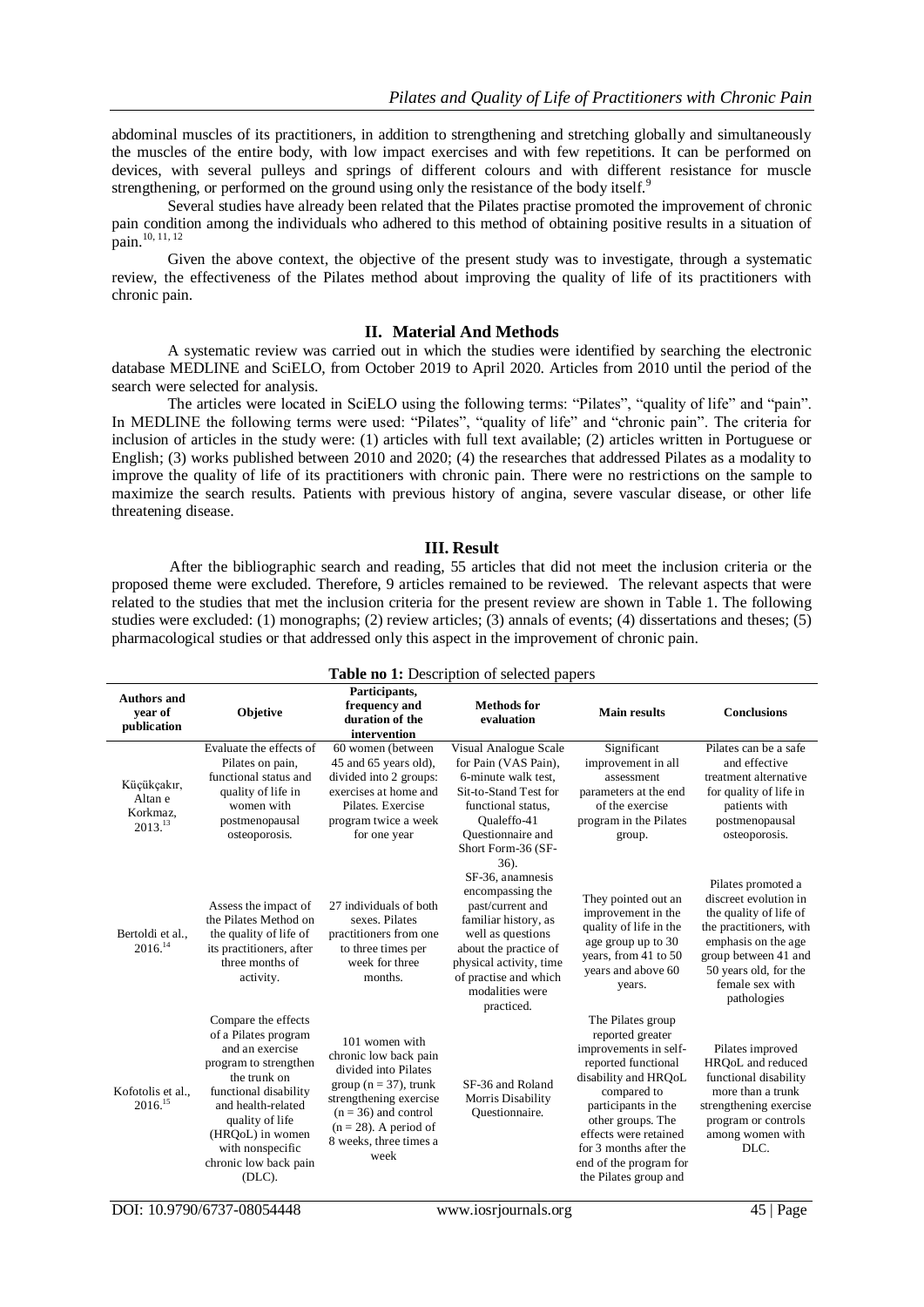to a lesser extent for

| Komatsu et al.,<br>$2016^{16}$          | Evaluate the effects of<br>Pilates on pain,<br>quality of life,<br>depression and<br>anxiety in women<br>with fibromyalgia.                                                     | 20 women divided<br>into Pilates ( $n = 13$ )<br>and control $(n = 7)$<br>groups. Two weekly<br>sessions of Pilates, for<br>eight weeks.                                                                                                          | Anamnesis, 18 tender<br>points described by<br>the American College<br>of Rheumatology,<br>visual analogue scale,<br>Fibromyalgia Impact<br>Questionnaire (FIQ),<br>Depression Inventory<br>and Beck Anxiety<br>Inventory. | the other groups.<br>Significant<br>improvement in pain<br>intensity and the<br>number of painful<br>regions in the Pilates<br>group. Strong<br>correlations, mainly<br>between the number<br>of active tender points<br>and the Fibromyalgia<br>Impact Questionnaire. | The results obtained<br>support Pilates as a<br>safe physiotherapeutic<br>resource to improve<br>pain in patients with<br>fibromyalgia                                                                                                                       |
|-----------------------------------------|---------------------------------------------------------------------------------------------------------------------------------------------------------------------------------|---------------------------------------------------------------------------------------------------------------------------------------------------------------------------------------------------------------------------------------------------|----------------------------------------------------------------------------------------------------------------------------------------------------------------------------------------------------------------------------|------------------------------------------------------------------------------------------------------------------------------------------------------------------------------------------------------------------------------------------------------------------------|--------------------------------------------------------------------------------------------------------------------------------------------------------------------------------------------------------------------------------------------------------------|
| Oksuz e Unal.<br>2017. <sup>17</sup>    | Investigate the effects<br>of clinical pilates<br>exercise on<br>kinesiophobia, pain<br>and functional status<br>and quality of life of<br>patients presenting<br>osteoporosis. | 40 women divided<br>into 2 groups: Pilates<br>and control. Exercises<br>performed three times<br>per week for 6 weeks.                                                                                                                            | VAS Pain, functional<br>tests and Quality of<br>Life Questionnaire of<br>the European<br>Foundation for<br>Osteoporosis<br>(QUALEFFO-41).                                                                                  | Decreased pain,<br>improved<br>kinesiophobia,<br>functional status and<br>quality of life.                                                                                                                                                                             | As pilates positively<br>affects kinesiophobia,<br>pain, functional status<br>and quality of life, it<br>can be recommended<br>for patients with<br>osteoporosis, as a<br>model of safe<br>exercise.                                                         |
| Cazotti et al.,<br>2018.18              | Evaluate the<br>effectiveness of<br>Pilates in pain,<br>function, quality of<br>life and consumption<br>of pain medications in<br>patients with a<br>mechanical sore<br>throat. | 64 patients, divided<br>into 2 groups: Pilates<br>$(n = 32)$ and control<br>$(n = 32)$ . 2 sessions of<br>Pilates per week, for<br>12 weeks.                                                                                                      | Numerical Pain Scale,<br>Neck Disability Index<br>and SF-36.                                                                                                                                                               | Statistical differences<br>for pain, function and<br>quality of life in the<br>Pilates group, in<br>addition to lower<br>medication<br>consumption.                                                                                                                    | Pilates is effective in<br>the treatment of<br>chronic mechanical<br>neck pain, resulting in<br>improved pain,<br>function, quality of<br>life and reduced use<br>of analgesics                                                                              |
| Uluğ et al.,<br>$2018;^{19}$            | Investigate the effects<br>of different intense<br>treatments on the neck<br>muscles in patients<br>with a chronic sore<br>throat.                                              | 56 chronic pain<br>patients randomized<br>into 3 groups: Pilates<br>$(n = 20)$ , Yoga $(n =$<br>18) and isometric ( $n =$<br>18). Four Pilates<br>beginner mat<br>exercises, performed<br>in 2 sets of 10<br>repetitions per day,<br>for 6 weeks. | Ultrasound imaging,<br>goniometer, Neck<br>Disability,<br>Nottingham Health<br>Profile and Beck<br>Depression Inventory.                                                                                                   | Improvement in pain,<br>disability, depression<br>and similar quality of<br>life in all groups.<br>Muscle thickness<br>values increased only<br>in the Pilates group.                                                                                                  | All types of<br>investigated exercises<br>presented favourable<br>effects on pain and<br>functional scores.                                                                                                                                                  |
| Oliveira et al.,<br>2019. <sup>20</sup> | Evaluate the effects of<br>Pilates in reducing<br>pain, improving joint<br>function and quality<br>of life in patients with<br>chronic Chikungunya<br>fever.                    | 51 patients, divided<br>into 2 groups: Pilates<br>$(n = 26)$ and control<br>$(n = 25)$ . 2 sessions<br>per week for 12<br>weeks.                                                                                                                  | VAS Pain, The Health<br>Assessment<br>Questionnaire (HAQ),<br>12-Item Short-Form<br>Health Survey (SF-<br>12).                                                                                                             | A significant<br>improvement for<br>Pilates group in the<br>range of motion of the<br>shoulder, knee, ankle<br>and lumbar spine.                                                                                                                                       | Pilates can be<br>considered a strategy<br>in the non-<br>pharmacological<br>treatment of the<br>disease.                                                                                                                                                    |
| Medeiros et al.,<br>$2020^{21}$         | Evaluate the<br>effectiveness of<br>Pilates for improving<br>symptoms in women<br>with fibromyalgia.                                                                            | 42 women divided<br>into 2 groups: Pilates<br>and aquatic aerobic<br>exercises. 2 sessions<br>per week for 12<br>weeks.                                                                                                                           | VAS Pain, FIQ,<br>Pittsburgh Sleep<br>Quality Index (PSQI),<br>SF-36, Fear<br><b>Avoidance Beliefs</b><br><b>Ouestionnaire (FABO-</b><br>BR) and Pain-Related<br>Catastrophizing<br><b>Thoughts Scale</b><br>(PRCTS).      | Improvement in both<br>groups regarding pain<br>and function. Quality<br>of life and the FABQ<br>questionnaire showed<br>improvement only in<br>the Pilates group.<br>Improvement in the<br>PSQI and PRCTS<br>variables in the<br>aquatic aerobic<br>exercise group.   | Pilates and aquatic<br>aerobic exercise were<br>effective in improving<br>pain. However, they<br>did not obtain<br>statistically significant<br>different results when<br>compared, which<br>proves that one<br>modality does not<br>overlap with the other. |

## **IV. Discussion**

Through this study, it was possible to observe that the practice of Pilates can bring positive results that allow the improvement of the quality of life through the reduction of pain in people who have chronic pain, and, besides, there may be changes that also interfere positively in parameters such as flexibility, posture and functional capacity. Physical activity is pointed as an important practice because it is associated with a low level of morbidity and mortality from some diseases and is thus a relevant factor in the health of people at any age. Corroborating this indication, a study that verified the effects of Pilates on physical fitness, cognition and quality of life in the elderly, showed improvement in limb flexibility, agility, dynamic balance, aerobic endurance test and reaction time in the test of attention and concentration, enabled the authors to conclude that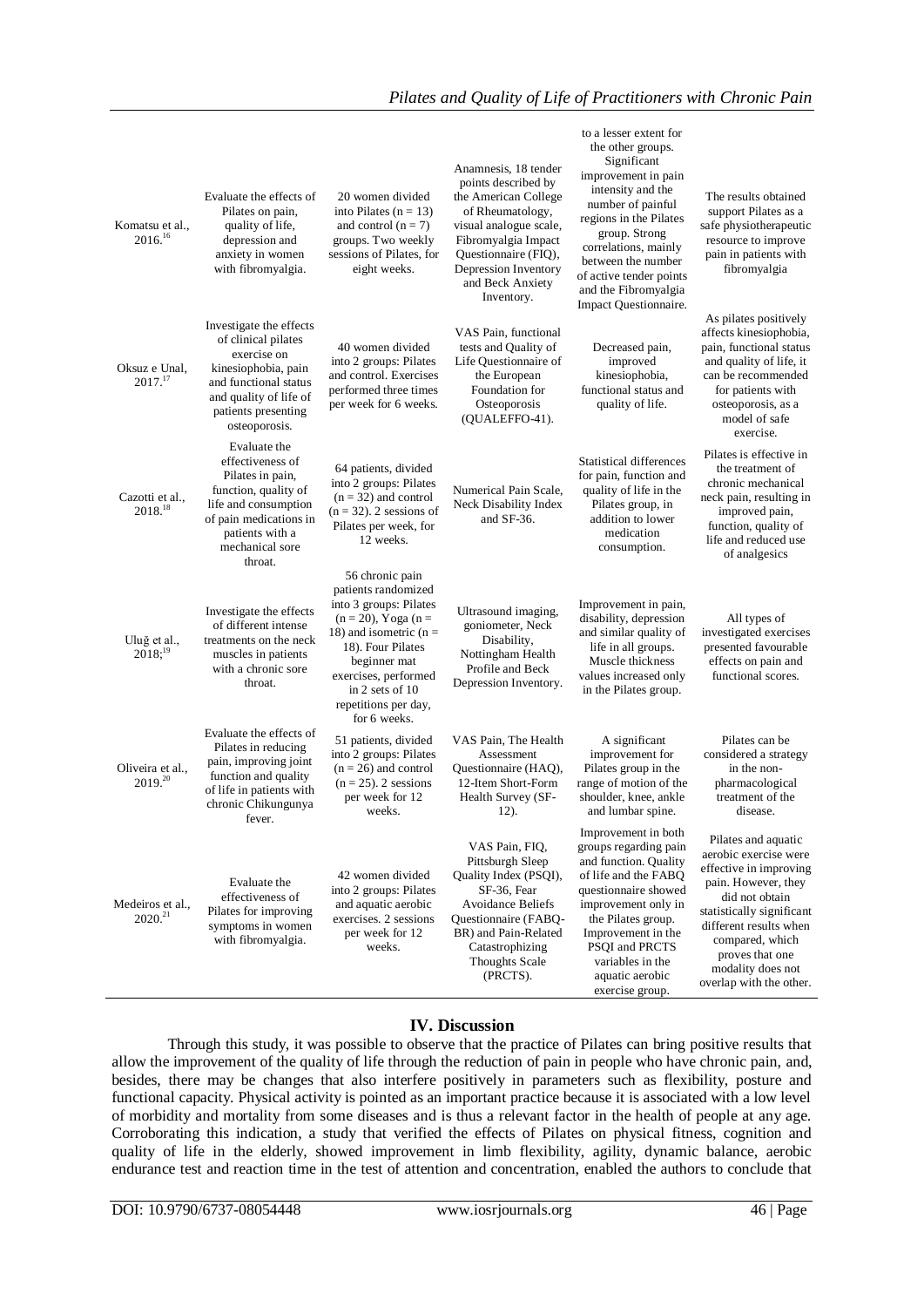Pilates becomes an interesting preventive strategy to maintain and improve health status, showing direct and indirect beneficial effects on several aspects, thus contributing to the prevention of diseases and other comorbidities associated with changes resulting from the ageing process.<sup>1, 14, 22</sup>

The effectiveness of Pilates in the treatment of patients with chronic low back pain was already verified. Some methods and physical activities for promotion, prevention and rehabilitation of various diseases have been indicated. Pilates requires stability of the internal abdominal muscles and pay attention to muscle control, posture and breathing, helping in better body alignment and preventing injury. The effects of a Pilates exercise program on disability, pain, lumbar mobility, flexibility and balance in patients with nonspecific chronic low back pain was investigated. <sup>23</sup> The effectiveness of Pilates to improve symptoms in women with fibromyalgia was demonstrated as the results in this revision shown. Both Pilates and the Aquatic aerobic exercise were effective in improving pain, however, there were no significant differences when compared, which proves that one modality does not overlap the other. $2<sup>1</sup>$ 

The effects of Pilates in reducing pain, improving joint function and quality of life were also demonstrated as can be observed in our results.<sup>20</sup> The authors were able to verify a smaller Visual Analogue Scale, lower scores on the Health Assessment Questionnaire and higher scores on quality of life in the control group compared to Pilates and significant improvement for the Pilates group in the range of motion of the shoulder, knee, ankle and lumbar spine, thus concluding patients undergoing Pilates had less pain, better function and quality of life and increased range of motion. The idea that quality of life is related to health and, thus, the individual would have the ability to live without diseases or to overcome them, in addition to using physical activity as a treatment for various diseases was defended previously.<sup>14</sup>

The effects of Pilates on pain, quality of life, depression and anxiety in women diagnosed with fibromyalgia were investigated and there was a significant improvement in the intensity of pain and the number of painful regions in the Pilates group, strong correlations, especially between the number of active tender points and the fibromyalgia impact questionnaire. Thus, the study concluded that the results obtained support Pilates as a safe physiotherapeutic resource to improve symptoms related to patients with fibromyalgia.<sup>16</sup> These findings correlate with the indication that an individual's physical, psychological and social well-being is linked to the quality of life.<sup>24</sup> Besides, the effects of a Pilates program and an exercise program to strengthen the trunk on functional disability and health-related quality of life in women with non-specific chronic pain were compared. The authors found that the Pilates group reported greater improvements in self-reported functional capacity and health-related quality of life compared to the other groups, the effects were still retained after the end of the program for the Pilates group. Thus, they concluded that Pilates is a method that can reduce functional disability and improve health-related quality of life in women with chronic low back pain.<sup>15</sup> In fact, Pilates also aims to improve muscle strength, flexibility and balance, perform the postural correction, promote pain reduction and improve motor coordination, thus being an effective way to improve the perception of the quality of life of individuals with chronic pain.<sup>1</sup>

This systematic review has limitations, such as the small number of studies included in the analysis, and the impossibility of using a meta-analysis given by the different methodologies employed by them, which did not allow the establishment of a reliable summary measure.

### **V. Conclusion**

 The results obseved in the present revision points to the positive effects promoted by the practice of Pilates wich are possibly indicated to improve quality of life and decrease pain in people with chronic pain. The improvement of other parameters, such as flexibility, posture and functional capacity, in addition to decreasing the need for medication, were also observed in the studies. The revised surveys showed satisfactory results with respect to the positive effects promoted by Pilates. The number of publications related to the effects of the practice of Pilates is still small, so it becomes evident the need to develop studies regarding this type of method and physical activity.Rosuvastatin 20 mg on every other regimen had equal effect when compared to daily dose regimen of atorvastatin 40 mg &rosuvastatin 20mg.

#### **References**

- [1]. Costa TRA, Vagetti GC, Piola TS, et al. Comparação da percepção da qualidade de vida em idosas praticantes e não praticantes do Método Pilates. Cad saúde colet. 2018;26(3):261-269.
- [2]. Cazotti L, Jones A, Roger D, et al. Effectiveness of the Pilates Method in the Treatment of Chronic Mechanical Neck Pain: A Randomized Controlled Trial. Arch Phys Med Rehabil. 2018;99(9):1740-46.
- [3]. Romero M, Vivas-Consuelo D, Alvis-Guzman N. Is Health Related Quality of Life (HRQoL) a valid indicator for health systems evaluation? Springerplus. 2013; 2(1):664
- [4]. Araújo DSMS, Araújo, CGS. Aptidão física, saúde e qualidade de vida relacionada à saúde em adultos. Rev Bras Med Esporte. 2000;6(5):194-203.
- [5]. Jesus LT, Baltieri L, Oliveira LG, et al. Effects of the Pilates method on lung function, thoracoabdominal mobility and respiratory muscle strength: non-randomized placebo-controlled clinical trial. Fisioter Pesqui. 2015;22(3):213-222.
- [6]. Oliveira BFA, Carvalho PRC, Holanda ASS, et al. Pilates method in the treatment of patients with Chikungunya fever: a randomized controlled trial. Clin Rehabil. 2019;33(10):1614-1624.